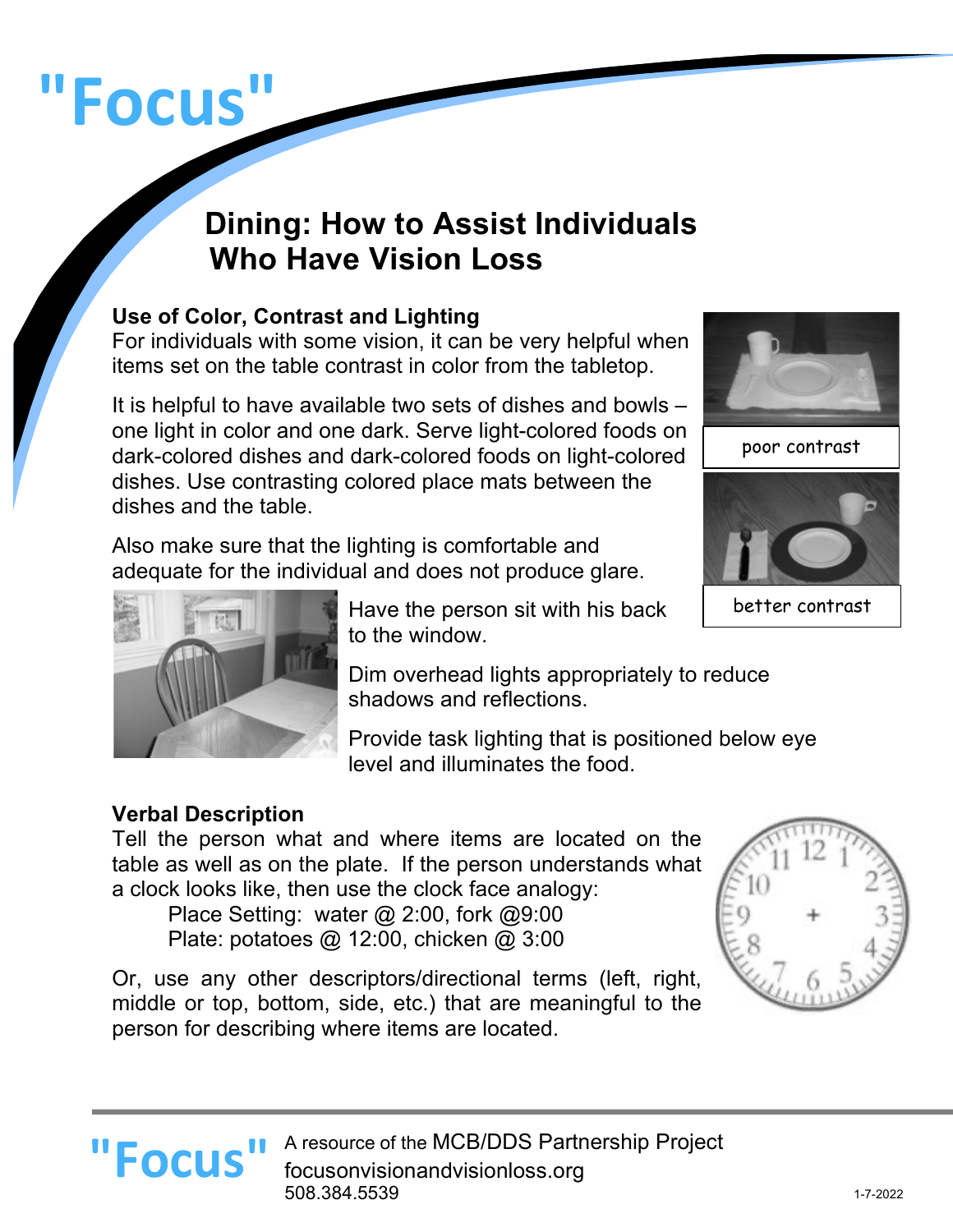# Dining (continued)

#### **Hand Under Hand**

It may be helpful to have the individual lay his hand over yours as you slowly slide your hand across the table to locate the items on the table. Identify each item as it is touched.

You can use this same method for identifying the location of food items on the individual's plate. As you are holding the utensil, have the individual put their hand over yours (or also on the utensil) and together move around the plate, gently poking and verbally labeling what and where food items are.

#### **Use of Fork**

Stabbing foods with a fork can be challenging. Certain foods such as peas and corn are difficult to pick up. Use a piece of bread, the butter knife or a spoon to push the loose food onto the fork. Use of a high-sided dish, a dish with spaced sections (also with high sides), or a bowl can be helpful as the side acts as a bumper when attempting to stab or get food onto a fork.

#### **Use of Spoon**

For some individuals use of a spoon to scoop the food can be the easiest and most efficient. This also depends upon the texture of the foods served.

For solid food, make sure the pieces are cut no bigger than the surface of the spoon. It may also be better to use a high-sided dish and/or small-sized bowls. For example, eating chopped salad is much easier to scoop from a small high-sided bowl than from a flat plate.

#### **Use of Knife**

Cutting foods can also be challenging. Try using the following grid method.

- 1. After determining the size of the item to be cut, place the fork close to the top left or right corner of the piece of food (left corner if right handed, and right corner if left handed).
- 2. Place the knife near the fork, orienting it so that cutting is in a left to right direction. Cut through left to right (or right to left) until the whole strip has been cut.
- 3. Cut the sections of each strip into bite-sized pieces, (now cutting in a top to bottom motion along the strip) using the outer edge of the strip as your guide to determine the size of the piece you cut.
- 4. Proceed to cut the next strip.
- 5. Repeat until done.

**"Focus"**

A resource of the MCB/DDS Partnership Project focusonvisionandvisionloss.org 508.384.5539